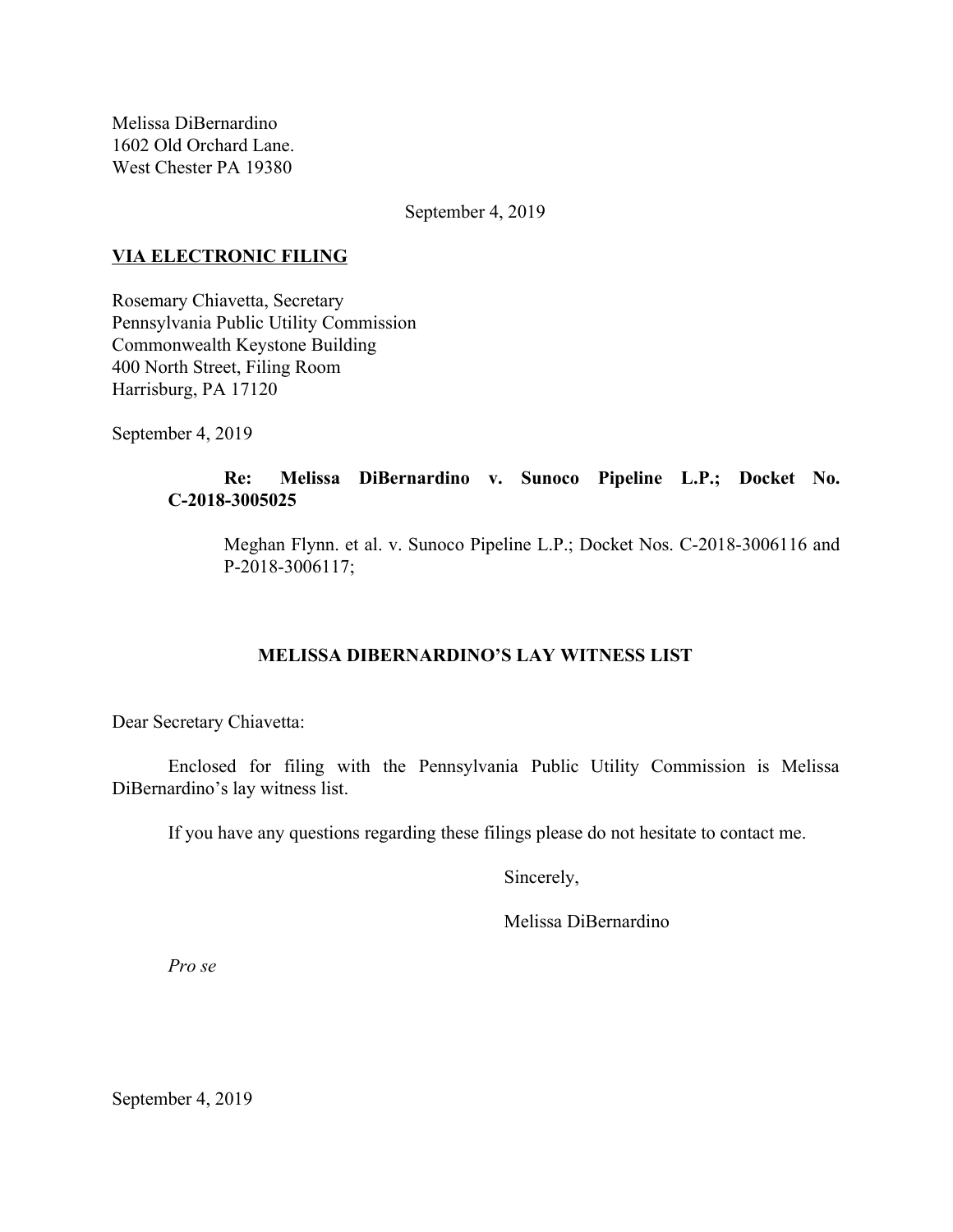Rosemary Chiavetta, Secretary Pennsylvania Public Utility Commission Commonwealth Keystone Building 400 North Street, Filing Room Harrisburg, PA 17120

### **BEFORE THE PENNSYLVANIA PUBLIC UTILITY COMMISSION**

:

#### **MELISSA DIBERNARDINO**

| Complainant                                 | Docket No. C-2018-3005025                   |
|---------------------------------------------|---------------------------------------------|
| V.                                          |                                             |
| <b>SUNOCO PIPELINE L.P.,</b><br>Respondent. |                                             |
| MEGAN FLYNN et al<br>V.                     | Docket Nos.C-2018-3006116<br>P-2018-3006117 |
| SUNOCO PIPELINE L.P.,                       |                                             |

#### **LIST LAY WITNESS**

## **William Turner, Chester County Emergency Management**

Testify to information presented to County Officials responsible for public safety and other information consistent with my complaint.

601 Westtown Road, Suite 012 West Chester, PA 19380 (610) 344-5011 (office)

: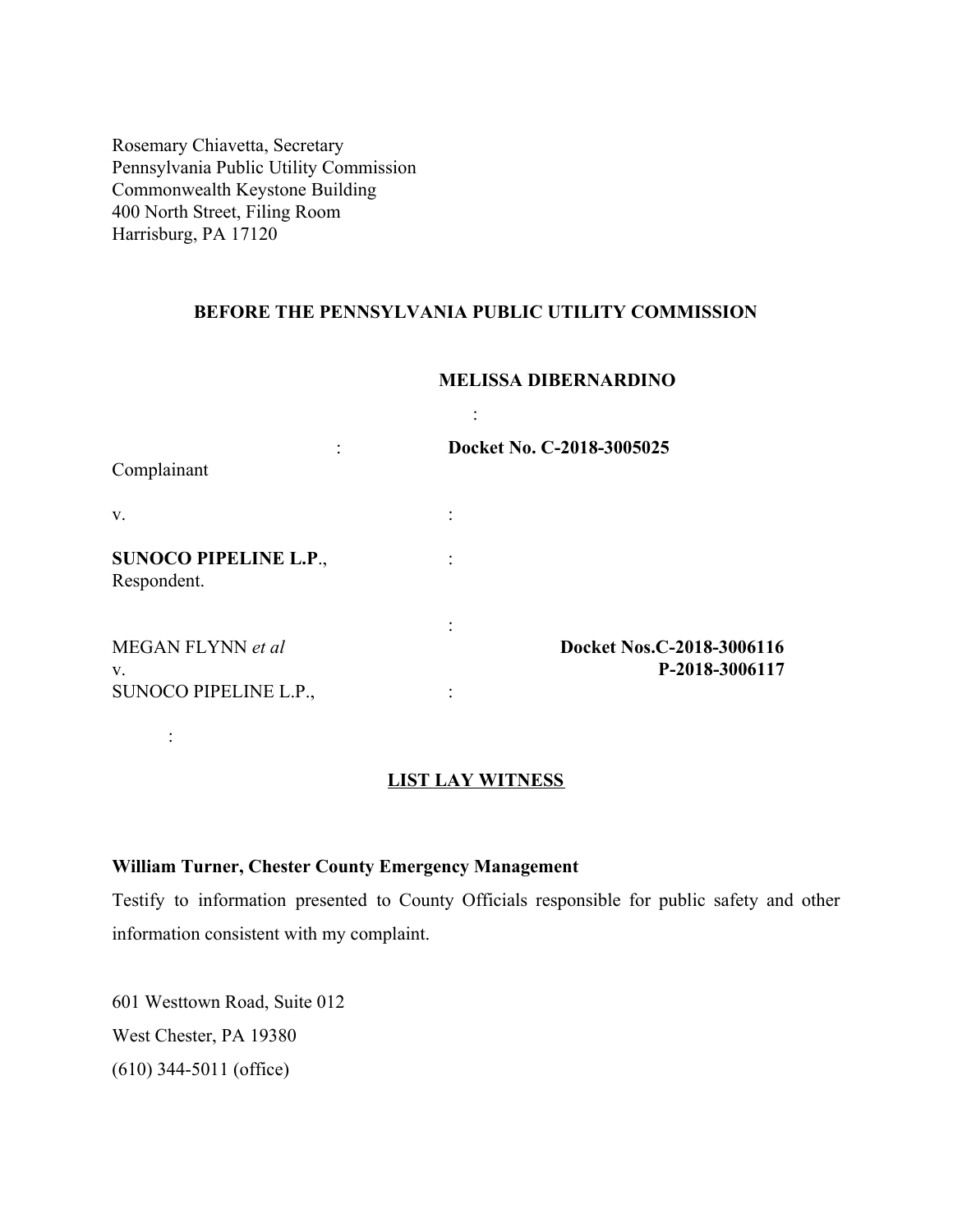(484) 401-8778 (cell)

## **Margaret Egan, Saints Peter & Paul School Principal**

Will testify to school emergency plans, communication with Sunoco/Energy Transfer and other information consistent with my complaint.

1327 E Boot Rd West Chester, PA 19380 (610) 696.1000

#### **Caroline Hughes - Saints Peter & Paul School Parent**

Will testify to concerns and issues raised in my complaint as a fellow parent.

(484) 883-1156 1101 Amalfi Drive West Chester, Pa 19380

**Kevin Miller** - East Goshen Emergency Management Coordinator

Mr. Miller can testify to our township's plans for emergency, evacuation and response. Additionally, he can speak for information received from Sunoco and other issues raised in my complaint.

East Goshen Township 1580 Paoli Pike West Chester, PA 19380-6199 Phone: (610) 692-7171

I intend to give testimony during the October hearing.

*Respectfully Submitted*,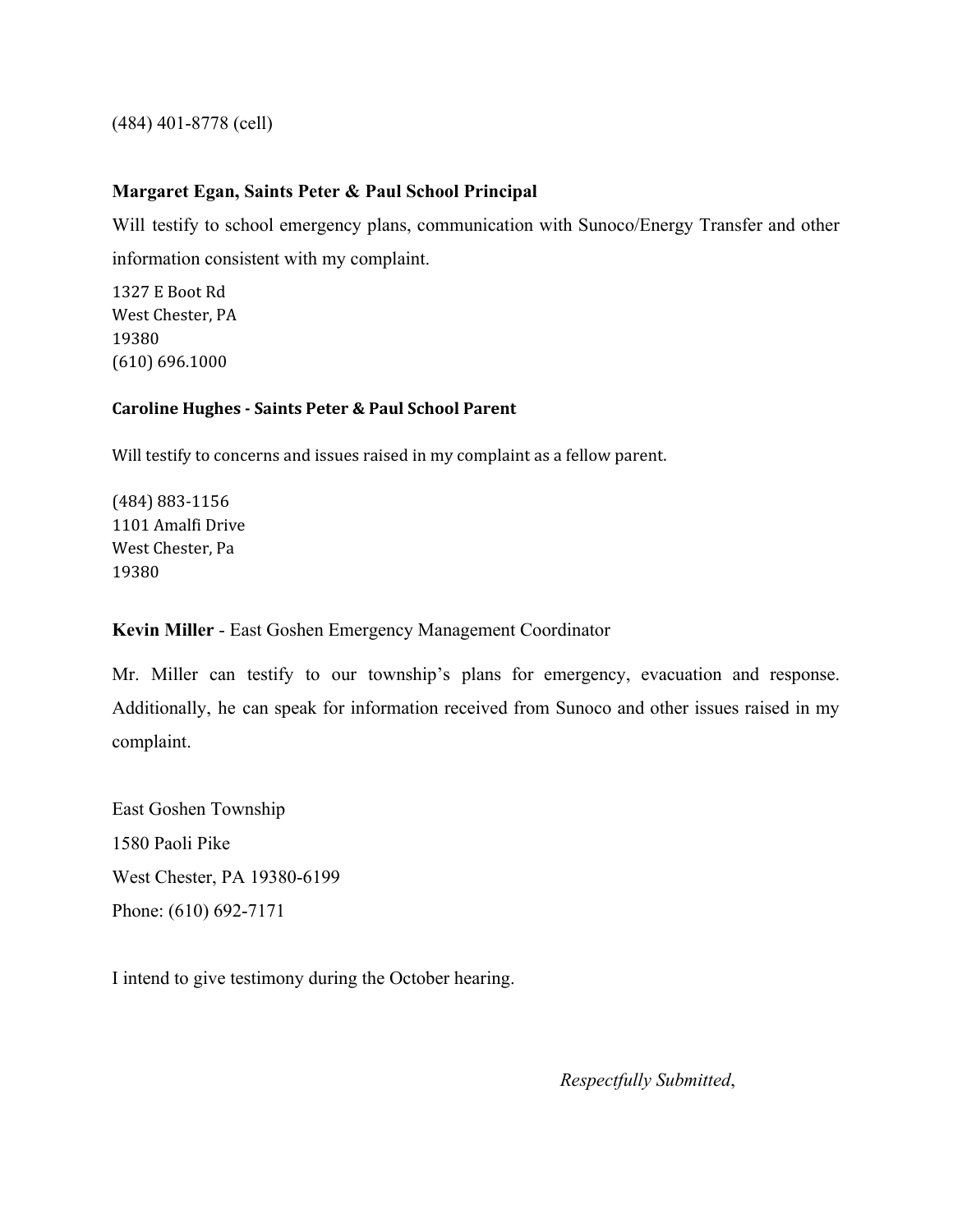Melissa DiBernardino

Thomas J. Sniscak, Esq [tjsniscak@hmslegal.com](mailto:tjsniscak@hmslegal.com)

Kevin J. McKeon [kjmckeon@hmslegal.com](mailto:kjmckeon@hmslegal.com)

Whitney E. Snyder [@hmslegal.com](mailto:wesnyder@hmslegal.com)

Robert D. Fox, Esq. Neil S. Witkes, Esp. Diana A. Silva, Esq. [rfox@mankogold.com](mailto:rfox@mankogold.com) [nwitkes@mankogold.com](mailto:nwitkes@mankogold.com) [dsilva@mankogold.com](mailto:dsilva@mankogold.com)

Michael Bomstein [mbomstein@gmail.com](mailto:mbomstein@gmail.com)

Anthony D. Kanagy, Esquire Garrett P. Lent, Esquire [akanazy@postschell.com](mailto:akanazy@postschell.com) [glent@postschell.com](mailto:glent@postschell.com)

Rich Raiders, Esq. [rich@raiderslaw.com](mailto:rich@raiderslaw.com)

Vince M. Pompo, Esq. Guy. A. Donatelli, Esq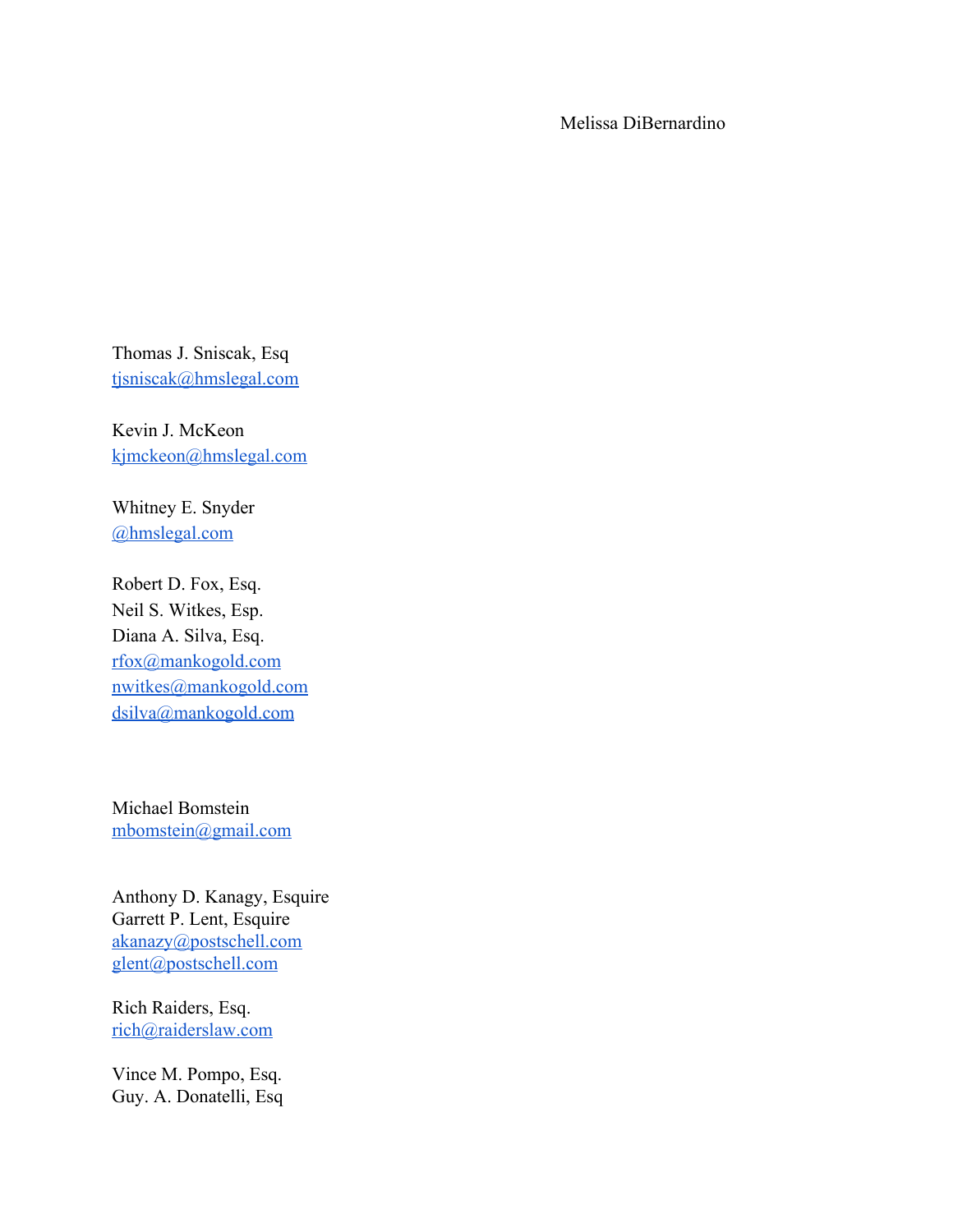Alex J. Baumler, Esq. [vpompo@lambmcerlane.com](mailto:vpompo@lambmcerlane.com) [Gdonatelli@lambmcerlane.com](mailto:Gdonatelli@lambmcerlane.com) [abaumler@lambmcerlane.com](mailto:abaumler@lambmcerlane.com)

Margaret A. Morris, Esq. [mmorris@regerlaw.com](mailto:mmorris@regerlaw.com)

Leah Rotenberg, Esq. [rotenberg@mcr-attorneys.com](mailto:rotenberg@mcr-attorneys.com)

Mark L. Freed [mlf@curtinheefner.com](mailto:mlf@curtinheefner.com)

James R. Flandreau [jflandreau@pfblaw.com](mailto:jflandreau@pfblaw.com)

David J. Brooman Richard Sokorai Mark R. Fischer [dbrooman@highswartz.com](mailto:dbrooman@highswartz.com) [rsokorai@highswartz.com](mailto:rsokorai@highswartz.com) [mfischer@highswartz.com](mailto:mfischer@highswartz.com)

Thomas Casey [tcaseylegal@gmail.com](mailto:tcaseylegal@gmail.com)

Josh Maxwell [jmaxwell@downingtown.org](mailto:jmaxwell@downingtown.org)

Laura Obenski [ljobenski@gmail.com](mailto:ljobenski@gmail.com)

Stephanie M. Wimer [stwimer@pa.gov](mailto:stwimer@pa.gov)

Michael Maddren, Esq. Patricia Sons Biswanger, Esq.